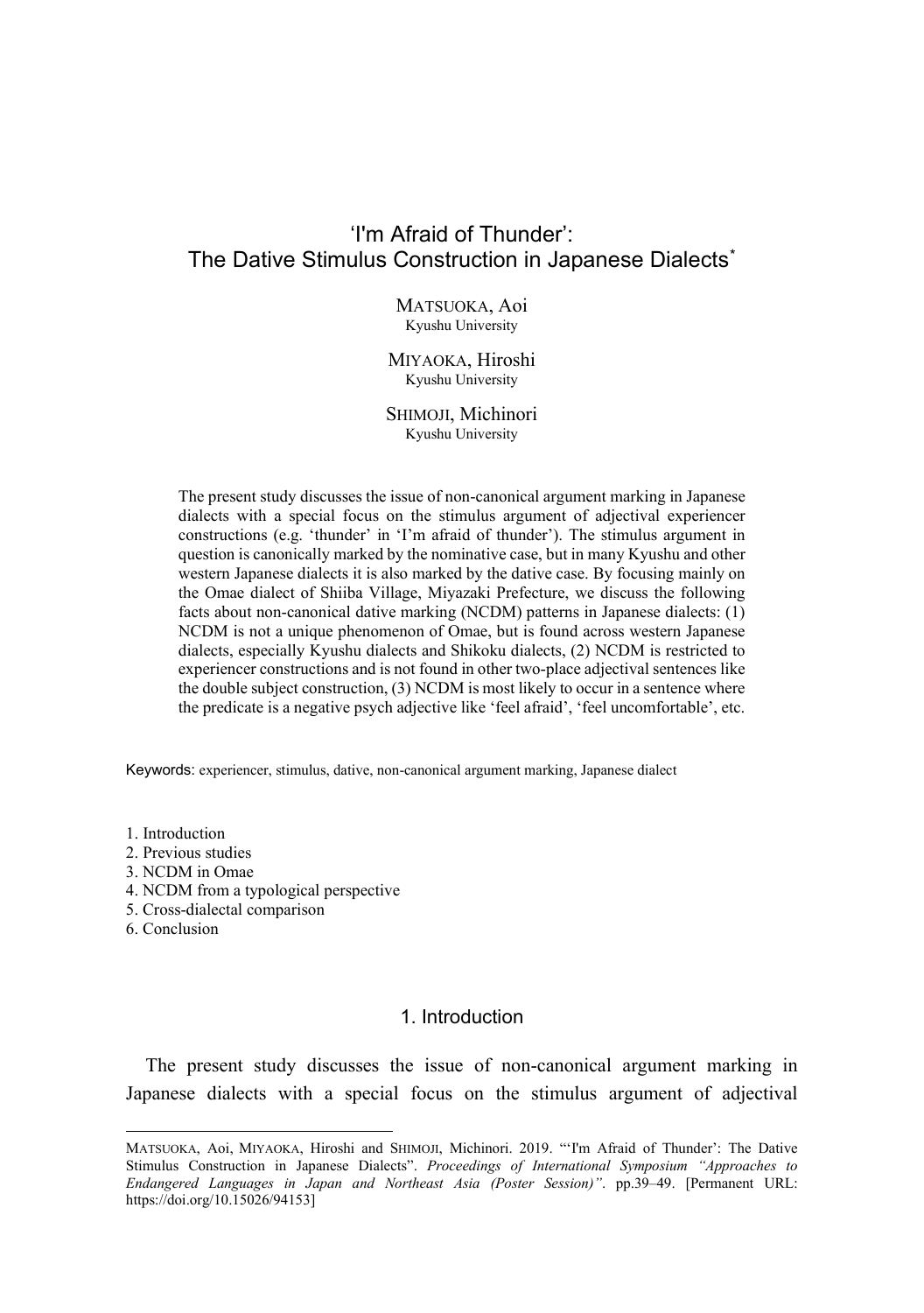experiencer constructions, as illustrated in (1) from the Omae dialect of Shiiba Village, Miyazaki Prefecture.

(1) oraa kaminari{=ga/=ni} ozyee. 1SG.TOP thunder{=NOM/=DAT} afraid.NPST 'I'm afraid of thunder.'

In Omae, the stimulus argument, like *kaminari* 'thunder' in (1), is canonically marked by the nominative case marker  $=ga$ , just as in the case of most Japanese dialects (including Standard Japanese); however, it may also be marked by the dative case marker  $=n_i$  as a non-canonical option. Non-canonical dative marking like in (1), in which one argument of a two-place adjectival sentence may receive non-canonical dative marking as opposed to canonical nominative marking will henceforth be called Non-Canonical Dative Marking (NCDM). The present paper demonstrates the following three facts about NCDM by focusing mainly on Omae.

- (2) NCDM is not a unique phenomenon of Omae, but is found across western Japanese dialects, especially Kyushu dialects and Shikoku dialects.
- (3) NCDM is restricted to a certain subtype of two-place adjectival sentences. Specifically, it only occurs in a transitive adjectival sentence (TA sentence), which requires an experiencer and a stimulus as its required arguments, as illustrated in (1).
- (4) NCDM is most likely to occur in a TA sentence where the predicate is a negative psych adjective like 'feel afraid', 'feel uncomfortable', etc.

### 2. Previous studies

No previous work exists for NCDM as such, even though it is possible to find examples of what we call NCDM in past descriptions of individual dialects or in crossdialectal works, text materials, etc. (see Figure 1 and Table 1).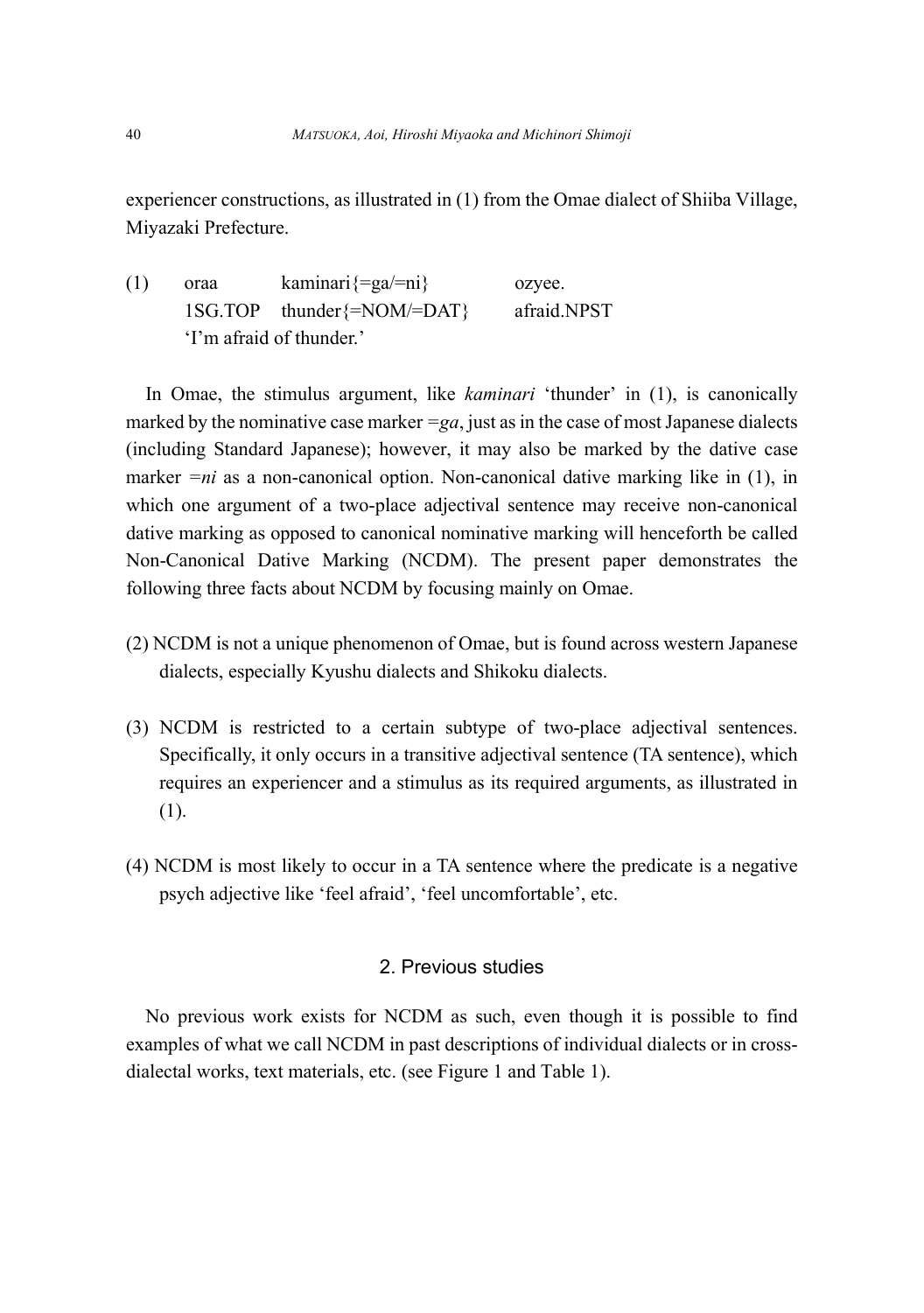

Fig. 1 The prefectures where dialects with NCDM are spoken

| #              | prefecture | Place                                   | adjectives                               | sources                                                          |
|----------------|------------|-----------------------------------------|------------------------------------------|------------------------------------------------------------------|
| 1              | Toyama     | Himi City                               | poor at                                  | NHK (1966: 34)                                                   |
| $\overline{c}$ | Nagano     | the north                               | troublesome                              | Fujiwara (1997: 419)                                             |
| 3              | Yamanashi  | Kitatsuru County                        | Like                                     | NHK (1967: 454, 457)                                             |
| 4              | Tottori    | <b>Yazu County</b>                      | poor at,<br>like                         | Fujiwara (1981: 72)                                              |
| 5              | Shimane    | Okinoshima                              | like.<br>dislike,<br>good at,<br>poor at | Hiroto (1949: 82),<br>Kanbe (1978: 446)                          |
|                |            | Izumo City,<br>Aki City,<br>Nita County | Like                                     | Fujiwara (1981: 198)                                             |
| 6              | Okayama    | Kibi County                             | good at                                  | Makimoto (1925: 44)                                              |
| 7              | Tokushima  | Kaifu County,<br>Iya                    | like.<br>good at.<br>afraid              | Kanazawa (1960: 206),<br>Kanazawa (1961: 90),<br>Doi (1997a: 27) |
| 8              | Kochi      | Agawa County,<br>Tosa County etc.       | like.<br>dislike,<br>afraid.<br>good at  | Doi (1958: 268),<br>Doi (1997b: 57)                              |
| 9              | Oita       | whole area                              | Like                                     | Fujiwara (1997: 419),<br>Mikaziri (1937: 59)                     |
| 10             | Saga       | Kitagata of Takeo City                  | afraid,<br>noisy, etc.                   | our field data                                                   |
| 11             | Miyazaki   | Oteno of Shiiba Village                 | Afraid                                   | Kaneda (to appear)                                               |
| 12             | Kagoshima  | Sato of Koshikishima                    | afraid, etc.                             | Kubozono (2018)                                                  |

| Table 1 Adjectives that occur with NCDM in Japanese dialects |  |
|--------------------------------------------------------------|--|
|--------------------------------------------------------------|--|

Each of these works identified just a few attested examples of NCDM, with a simple descriptive observation that nominative marking in Standard Japanese is somehow replaced by dative case in the dialects concerned. No detailed analysis has been made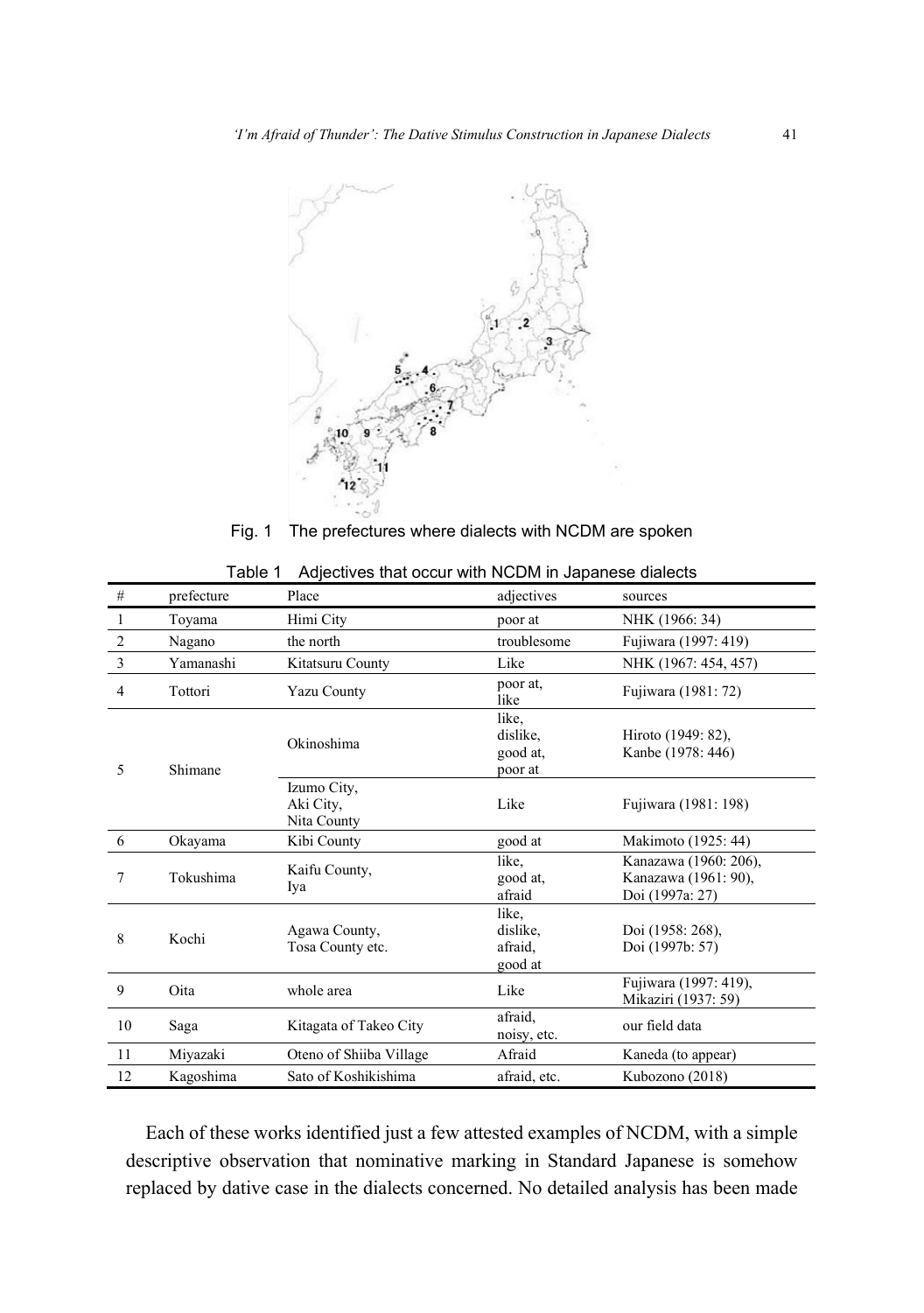about in which cases NCDM is possible and in which cases it is impossible in individual dialects, why NCDM occurs, how it is characterized in general linguistics, whether NCDM is a shared retention/innovation of a certain historical group or a parallel development, etc. The upshot is that almost everything has been left untouched for any aspect of NCDM except for its seemingly 'weird' dative case-marking for the stimulus argument, compared to the nominative marking expected of 'standard' Japanese.

### 3. NCDM in Omae

### 3.1. Classification of two-place adjectival sentences

This section gives a descriptive overview of NCDM in Omae. To describe NCDM precisely, it is crucial to distinguish between two types of two-place adjectival sentences: the Double Subject (DS) type and the Transitive Adjectival (TA) type.

In a two-place adjectival sentence of the DS type, the two arguments exhibit a kind of whole–part relationship, as illustrated in (5) to (7).

- (5) oraa zu=no ityaa. 1SG.TOP (my) head=NOM hurt.NPST 'I have a headache (lit. My head hurts).' (object and its part)
- (6) oraa oya=ga byooki=wai. 1SG.TOP (my) parent=NOM ill=SFP 'My parent is ill (lit. As for me, (my) parents are ill).' (possessor and possessed)
- (7) oraa se=no takyaa=wai. 1SG.TOP (my) height=NOM tall=SFP 'I'm tall (lit. As for me, (my) height is tall).' (theme and its related property)

In semantic terms, the DS-type sentences do not consist of two independent arguments; the existence of the whole (i.e., the first argument in each example, *ora*) is a logical pre-requisite for the existence of its part (i.e., the second argument, *zu* in (5), *oya* in (6), and *se* in (7)). Morphosyntactically, one diagnostic for identifying the DS type is to see whether the first argument and the second argument can be connected by the genitive *=no*, which turns the two argument NPs into one. DS-type sentences are thus quite like monovalent (i.e., intransitive) sentences, both in semantic and morphosyntactic terms.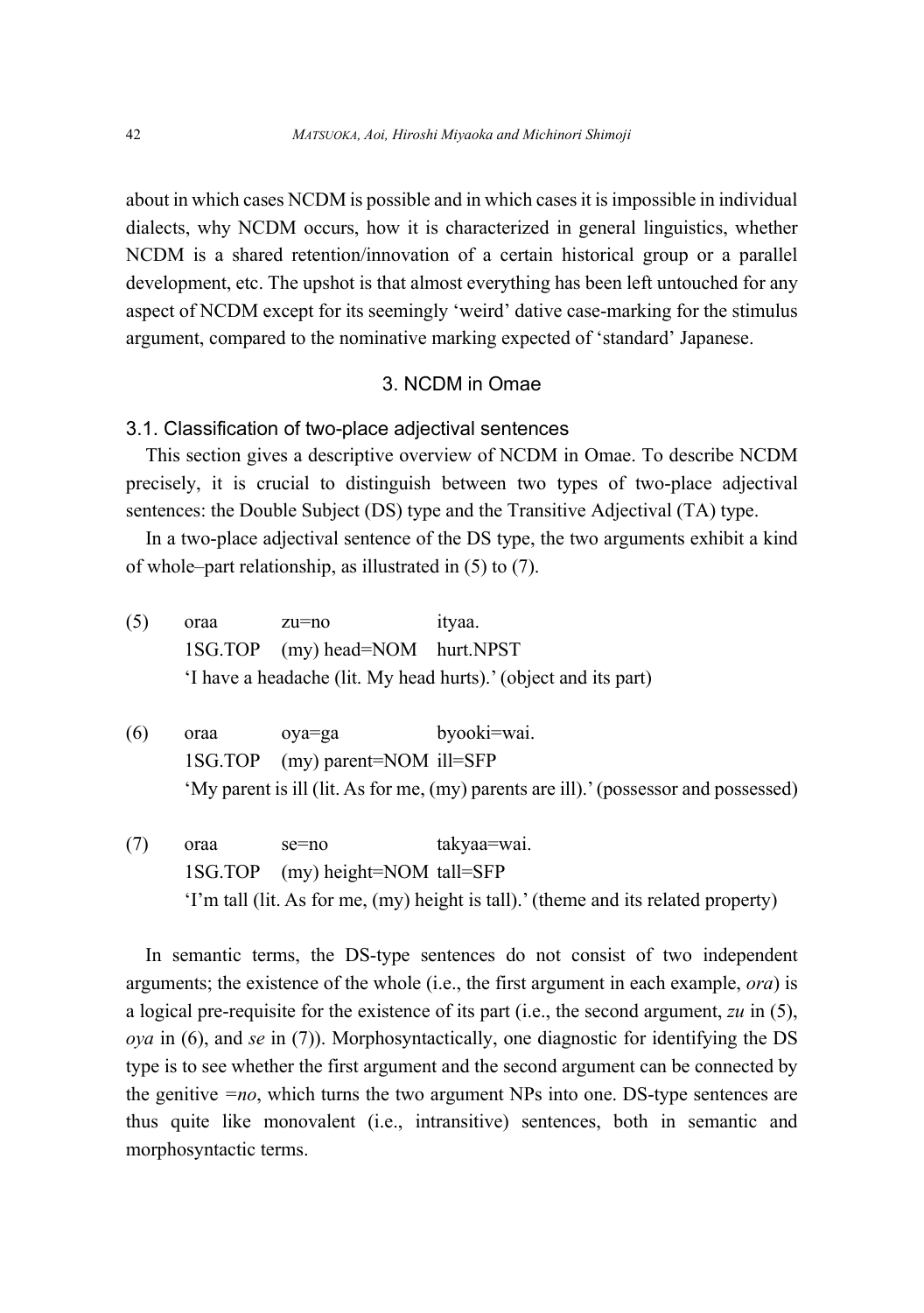By contrast, a TA-type sentence takes two arguments which are semantically independent of each other, that is, the experiencer and the stimulus.

- (8) oraa oya=ga ozyee. 1SG.TOP (my) parent=NOM afraid.NPST Experiencer Stimulus 'I'm afraid of my parent.'
- (9) oraa hanako=ga suki=wai. 1SG.TOP hanako=NOM love=SFP Experiencer Stimulus 'I love Hanako.'
- (10) oraa mizu=ga hosi-i. 1SG.TOP water=NOM want-NPST Experiencer Stimulus 'I want some water.'

Note that the two arguments of a sentence of the TA type can never be turned into a single NP with the genitive *=no*. They are clearly divalent (transitive) even though they are non-verbal sentences. In fact, a certain kind of stimulus argument, especially a human stimulus like *oya* 'parent' in (8) and *hanako* 'Hanako' in (9), behaves like a direct object in a usual transitive sentence in that it can be followed by *=no koto* (see Kishimoto 2004 for issues relating to this test as a diagnostic for direct objecthood in Standard Japanese). Previous studies also noted that the stimulus argument of a certain kind of TA-type sentence may be marked by the accusative marker. For example, the stimulus argument *mizu* 'water' in (10) may be marked by the accusative *=oba*. These facts support the view that sentences of the TA type are transitive.

The most important fact about NCDM in Omae is that it is restricted to occurring in the TA type. Thus, in the following pair of sentences, of which (11) is of the DS type and (12) is of the TA type, DM is only possible in (12).

(11) oraa  $oya\{=ga/=\text{*}ni\}$  ozyee. 1SG.TOP (my) parent{=NOM/=DAT} scary.NPST 'As for me, my parent is scary.'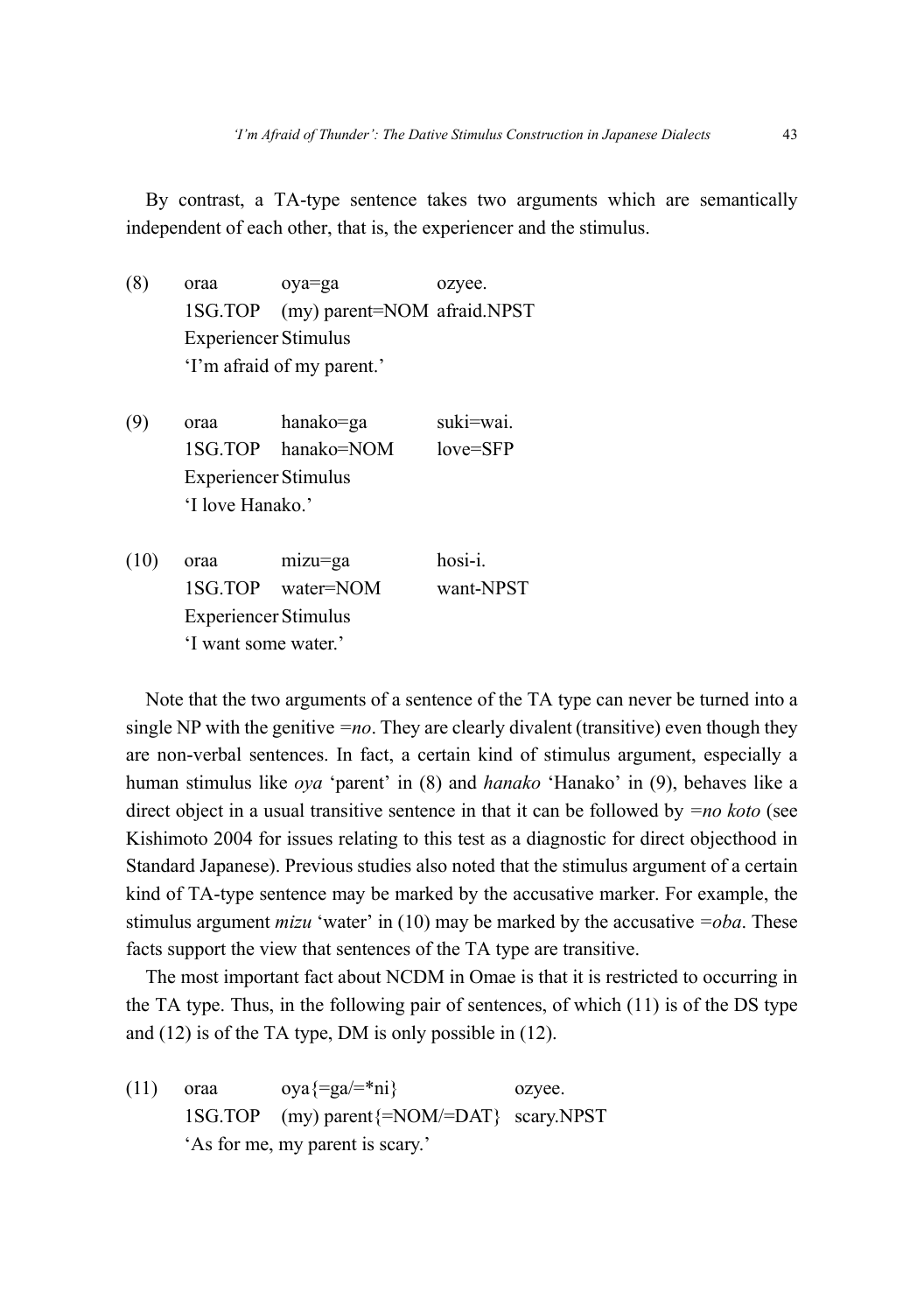(12) oraa  $oya\{=ga/=ni\}$  ozyee. 1SG.TOP (my) parent{=NOM/=DAT} afraid.NPST 'I'm afraid of my parent.'

In (11), the first argument *oraa* 'as for me' and the second argument *oya* 'parent' are of the possessor–possessed relationship, and it is possible for them to be connected by the genitive marker *=ga*[1](#page-5-0) (*ora=ga oya* 'my parents'). The adjective *ozyee* 'scary' describes the property of the second argument alone, with the first argument serving as the topic of the sentence. By contrast, (12) is a TA-type sentence in which the same adjective *ozyee* 'be afraid (of something)' now functions as a transitive adjective, taking the experiencer argument (which is the locus of the emotion denoted by the adjective) and the stimulus argument (which is the cause of the emotion). It is impossible for the two arguments to be connected with a genitive if the semantic interpretation of (12) is intended.

The fact that NCDM is found in TA-type sentences but not in DS-type ones is not self-evident and requires an explanation. It will be discussed in Section 5.

### 3.2. Semantic type of the predicate

Another important fact about NCDM is that it is not regularly found in all TA-type sentences. Roughly speaking, NCDM is more likely to occur with emotion predicates, as in the examples noted above, than in bodily sensation predicates, as in (13).

| (13) | oraa                      | tyuusya $\frac{1}{2}$ no/=*ba/=*ni             | ityaa.       |  |
|------|---------------------------|------------------------------------------------|--------------|--|
|      |                           | $1SG.TOP$ injection $\frac{5-NOM}{4CCC/4DATA}$ | painful.NPST |  |
|      | 'The injection hurts me.' |                                                |              |  |

Not all emotion predicates allow NCDM, as illustrated in (14) below. Note that in this particular example, the accusative may be used instead. In Section 4, we will discuss complementary distribution of dative and accusative in the marking of the stimulus argument, a very important feature which allows for an understanding of the underpinnings of NCDM.

(14) oraa hanako $\{=\text{ga}/=\text{ba}/=\text{ma}\}$  nikii. 1SG.TOP Hanako(person){=NOM/=ACC/=DAT} hate.NPST 'I hate Hanako.'

<span id="page-5-0"></span>In Omae dialect, the genitive marker and the nominative marker take the same morpheme  $=ga$ . The genitive marker is distinct from the nominative marker in terms of its intonation.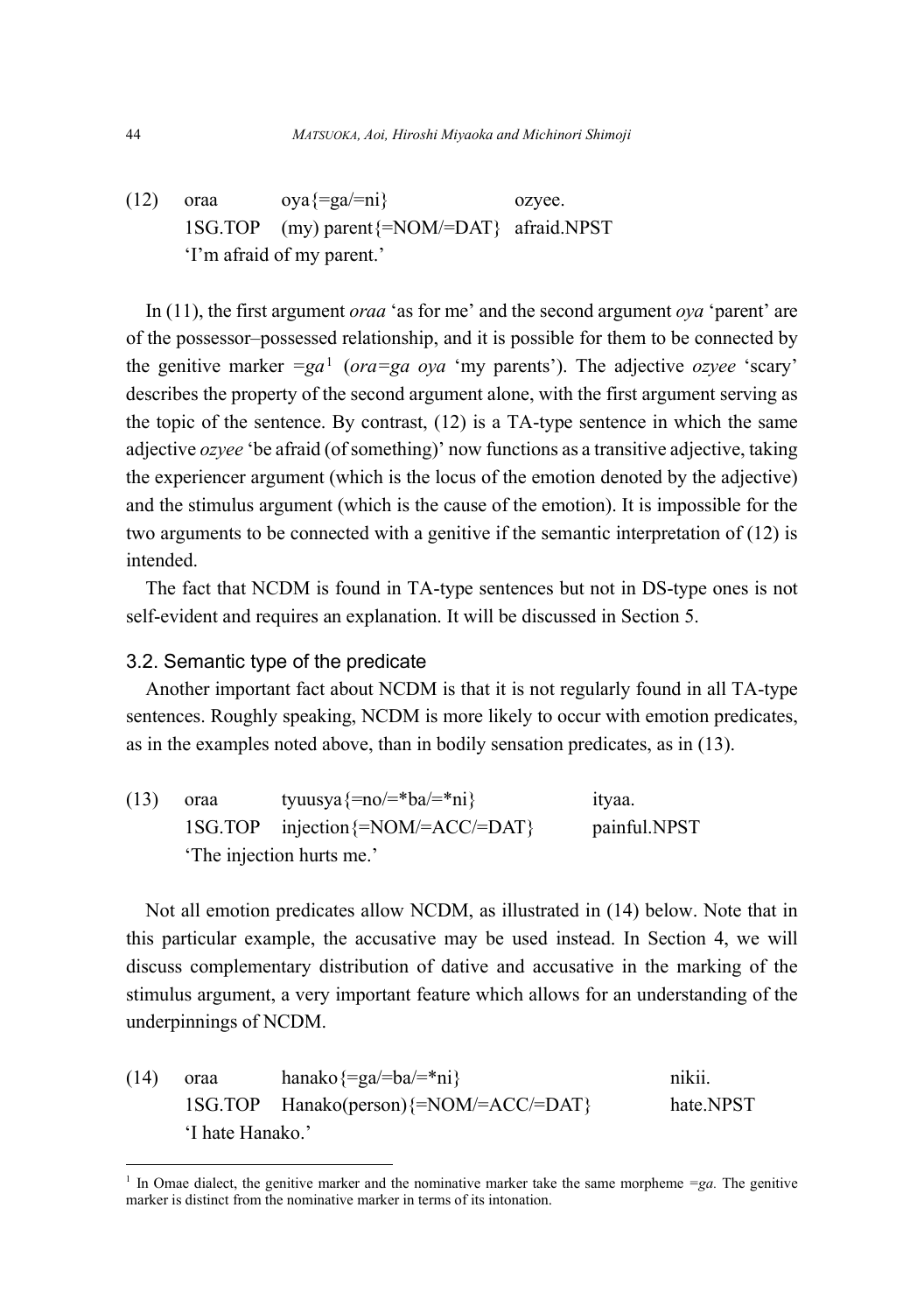Speakers' judgments about which predicate allows or disallows NCDM varies considerably from one speaker to another. Table 2 lists the results of our elicitation in which three speakers of Omae (FO, CO, and KO) were asked to judge whether or not a given adjective may allow NCDM. Eight emotion adjectives and nine sensation adjectives were chosen for this elicitation. The blank cell indicates that the datum has not yet been collected.

| FO | CO | KO | emotion | FO | $_{\rm CO}$ | KO | Sensation     |
|----|----|----|---------|----|-------------|----|---------------|
| OK | OK | OK | afraid  |    | -           | ٠  | Cold          |
| OK | OK | OK | hard    |    | OK          | ٠  | Painful       |
| OK |    | OK | dislike |    |             | ٠  | ill-smelling  |
| -  |    |    | dread   |    |             |    | <b>Bitter</b> |
|    | OK | -  | hate    |    | OK          | ٠  | Noisy         |
| -  | 9  | 9  | glad    |    | -           |    | hot, spicy    |
|    | -  | -  | like    |    | -           | -  | Sour          |
|    |    |    | want    |    |             |    | Sweet         |
|    |    |    |         |    |             |    | delicious     |

Table 2 The predicate of NCDM in Omae

Table 2 enables us to suggest two important generalizations about NCDM in Omae:

- (15) If a speaker allows NCDM for any of the sensation adjectives, then they allow NCDM for at least one of the emotion adjectives. Thus, there is a hierarchical relationship between the two lexical classes of adjectives in terms of the likelihood of NCDM use: Emotion > Sensation.
- (16) NCDM is more likely to occur with a stimulus argument that is depicted as evoking a 'negative' emotion or sensation (e.g. 'afraid', 'dislike', 'painful', etc.) than with one that is depicted as evoking a 'positive' emotion or sensation (e.g. 'glad', 'want', 'like', 'sweet', 'delicious'). Again, we can postulate a hierarchical relationship: Negative stimuli (i.e., stimuli that causes negative effects on the experiencer) > Positive stimuli (i.e., stimuli that causes positive effects on the experiencer). In other words, a speaker who allows NCDM for the lower end of the hierarchy always allows NCDM for the higher end.

## 4. NCDM from a typological perspective

NCDM poses a number of theoretical-typological questions. What makes it particularly interesting cross-linguistically is the fact that it is the stimulus, not the experiencer, which is dative-marked. In a cross-linguistically common pattern, the experiencer is non-canonically marked, typically with the dative case (e.g., Haspelmath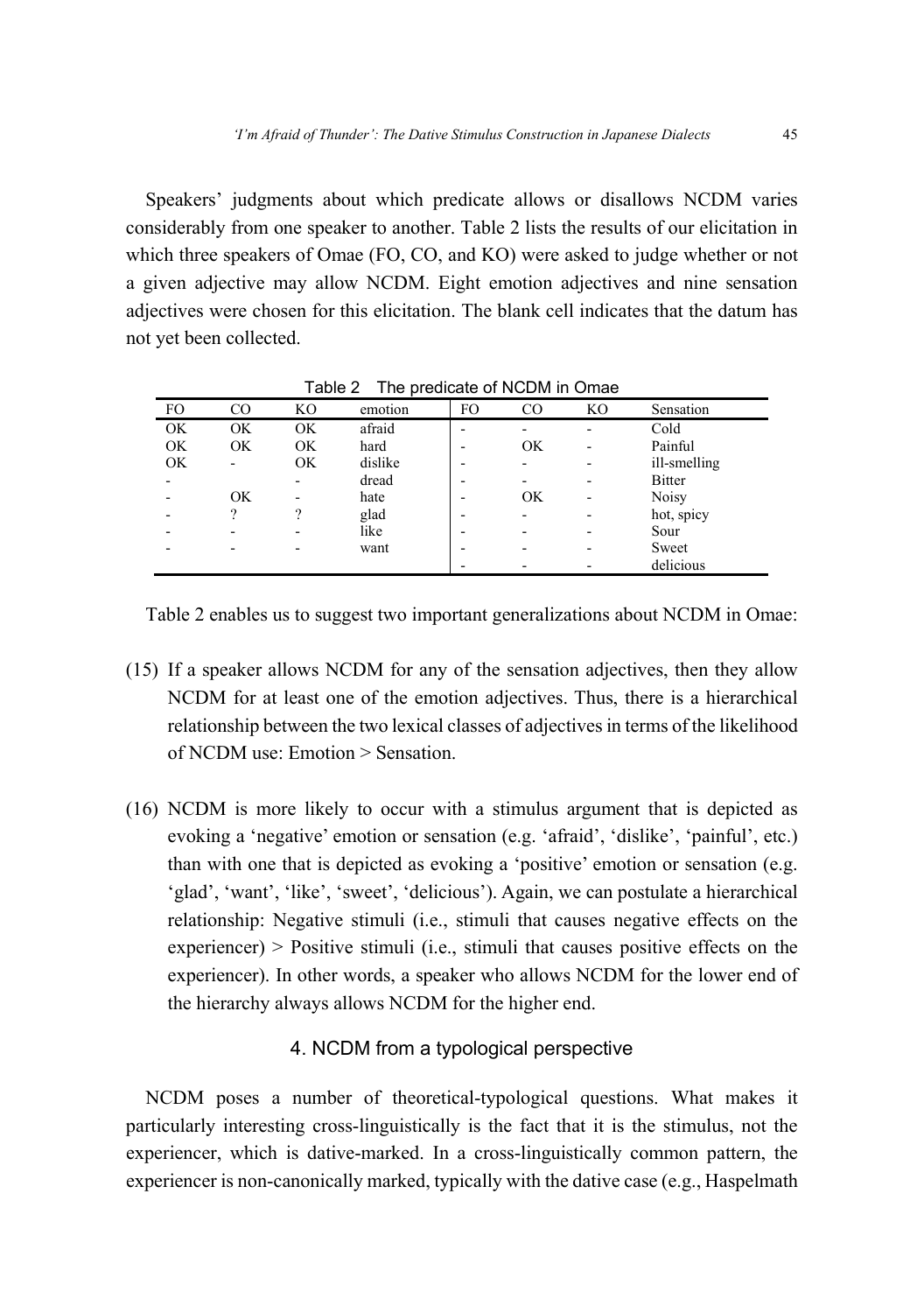2001). We naturally wonder what is the motivation for the cross-linguistically rarer non-canonical marking and why the dative case is used for this purpose. In this section we suggest a hypothesis so that the above-mentioned questions can be answered.

We claim that the use of the dative case for the stimulus argument is synchronically well motivated if we pay attention to the semantic similarity between the stimulus argument of TA-type sentences and the passive agent of a passive sentence. As an initial approximation, let us characterize the stimulus argument and the passive agent as 'secondary agents', in the sense that they have the semantic properties of an agent but they are syntactically not coded as the subject of a sentence. Let us consider (17), which illustrates NCDM of a TA-type sentence, and (18), which illustrates dative-marking of a passive agent.

- (17) oraa kaminari=ni ozyee. 1SG.TOP thunder=DAT afraid.NPST 'I'm afraid of thunder.' (NCDM for the stimulus)
- (18) tubo=no taroo=ni war-are-ta. vase=NOM Taroo(person)=DAT break-PASS-PST 'The vase was broken by Taroo.' (dative-marking for the passive agent)

(17) depicts a situation where the experiencer *ora* (first person) feels afraid due to the stimulus *kaminari* 'thunder'. What is notable about the experiencer is its lack or considerable reduction of agency. In fact, it is more like a patient in the sense that the experiencer is emotionally affected. In (17), it is the stimulus argument *kaminari* 'thunder' that is more like an agent: it causes the emotion of fear on the part of the experiencer, and it is an instigator of the emotion/sensation event concerned, a feature crucially pertaining to a prototypical agent (Dowty 1991, Naess 2007).

In this way, we associate NCDM in (17) with the dative-marking in passive constructions as in (18), with the assumption that dative-marking in this language functions to indicate a secondary agent, i.e., a non-subject agent or agent-like argument, i.e., the stimulus *kaminari* in (17) and the agent *taroo* in (18). Our analysis accords well with the fact that NCDM is possible only in TA-type sentences and not in DS-type sentences (Section 3.1): there is no agent-like argument in DS-type sentences. Also, as we noted in Section 3.2, NCDM shows complementary distribution with accusative marking. This is a natural result of the analysis that NCDM functions to mark an agent, given that accusative prototypically marks a patient.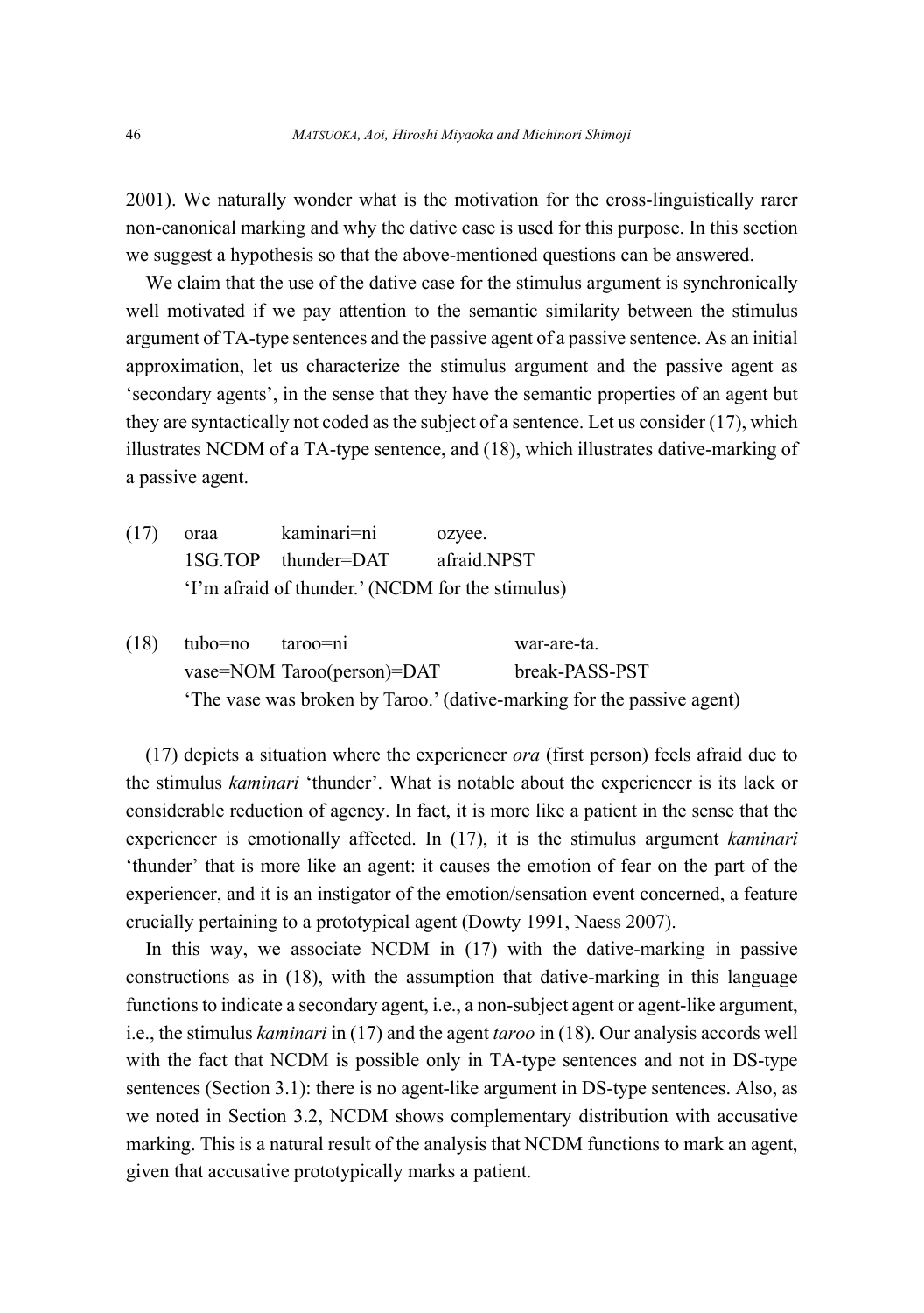#### 5. Cross-dialectal comparison

The two hierarchical generalizations suggested for Omae (Section 3.2) hold for at least two other dialects of Kyushu that we surveyed: the Kitagata dialect of Takeo City (Saga), and the Sato dialect of Koshikishima Island (Kagoshima). The Sato data are from Kubozono (2018). Table 3 compares the results of the elicitation of NCDM where we asked the speakers to judge whether or not NCDM may occur with each of the adjectives listed. The symbols 'O', 'K' and 'S' represent Omae, Kitagata, and Sato respectively. Blank cells indicate that the data have not yet been collected.

| ט טושוי<br>The prodiction with NODM in Onlide, ruley and only |    |    |             |         |    |    |              |
|---------------------------------------------------------------|----|----|-------------|---------|----|----|--------------|
| $\Omega$                                                      | K  | S  | emotion     | $\circ$ | K  | S  | sensation    |
| <b>OK</b>                                                     | OK | OK | afraid      |         | OK | OK | painful      |
| OK                                                            | ОK | OK | dislike     |         | OK |    | astringent   |
| OK                                                            | OK |    | hard        | -       | OK |    | ill-smelling |
|                                                               | ОK | OK | glad        |         | OK |    | noisy        |
|                                                               |    | OK | dread       |         |    | OK | cold         |
|                                                               | OK |    | hate        |         |    |    | bitter       |
|                                                               | OK |    | troublesome | -       |    |    | delicious    |
|                                                               |    |    | like        |         |    |    | hot, spicy   |
|                                                               |    |    |             |         |    |    | sweet        |

Table 3 The predicates with NCDM in Omae, Kitagata and Sato

It is unclear at this stage how to interpret the above hierarchies. Haspelmath (2001: 8) suggests that the stimulus argument of an emotion predicate is more likely to be treated like an agent than that of a sensation predicate, with the assumption that emotion is less rational and is uncontrollable, making the experiencer less like an agent, though Haspelmath is cautious about this assumption itself. At any rate, if this is a crosslinguistically valid analysis, the hierarchy of Emotion > Sensation can be interpreted as a hierarchy of stimulus arguments that are likely to behave like agents, and our analysis explains why Emotion is higher than Sensation: dative-marking functions to mark an agent-like argument. However, as Haspelmath himself admits, we need to be cautious about the way agency is discussed here, as it is difficult to argue for or against the claim objectively.

### 6. Conclusion

The present study has examined a cross-linguistically rare pattern of non-canonical argument marking found in Omae and other western Japanese dialects: NCDM, noncanonical dative-marking of the stimulus argument of adjectival experiencer constructions. NCDM in Omae is restricted to sentences of what we call the TA (transitive adjective) type, which take an experiencer and a stimulus as required arguments; NCDM is not found in sentences of the DS (double subject) type. We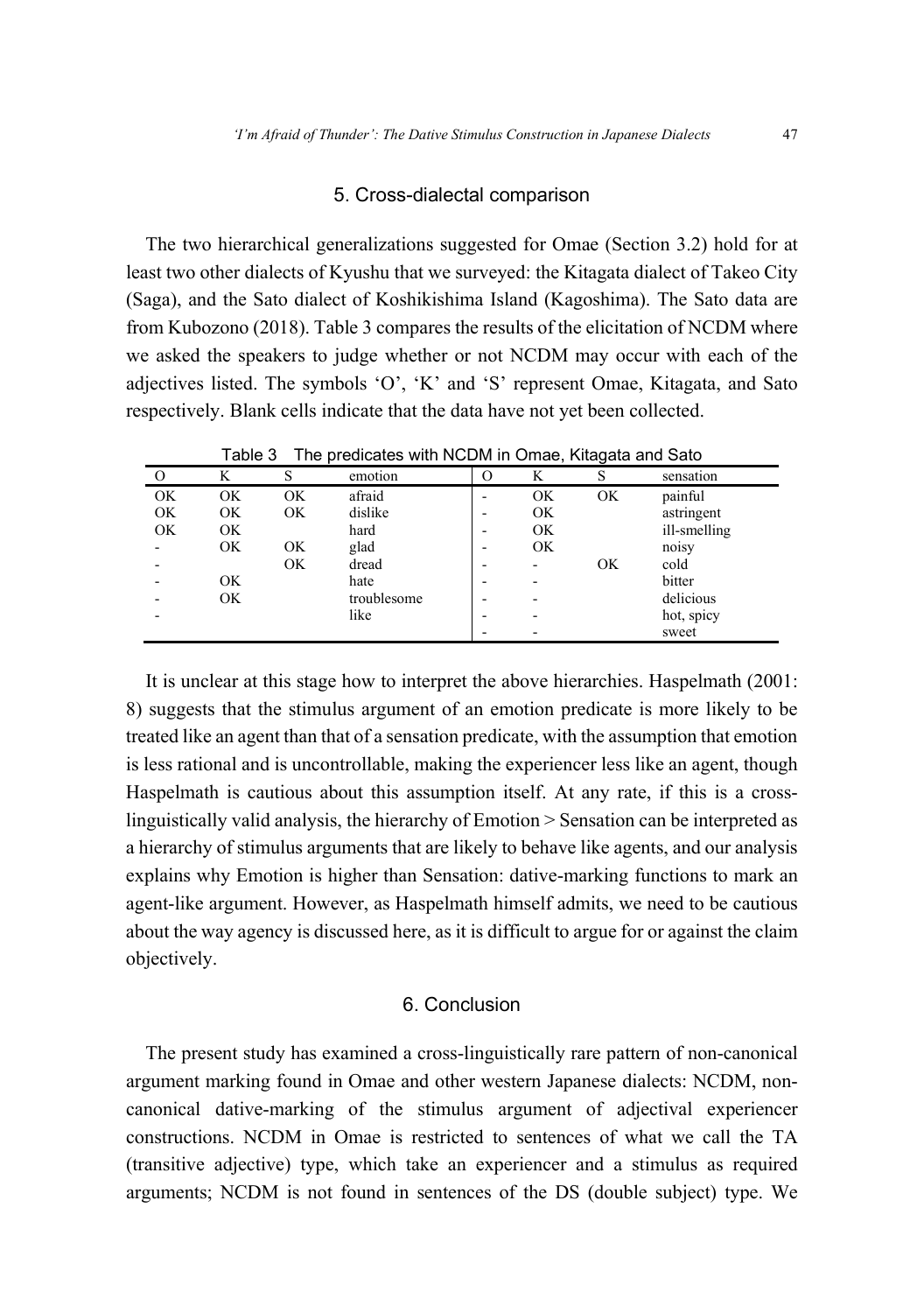argued that this restriction can be explained by assuming that dative marking indicates a 'secondary agent'. Since the stimulus behaves like an agent, as it emotionally or sensationally affects the experiencer, there is a motivation for NCDM in TA-type sentences, while there is no motivation for NCDM in DS-type sentences, as there is no agent-like argument. We also suggested two hierarchies that describe the likelihood of the occurrence of NCDM: Emotion > Sensation, and Positive stimuli > Negative stimuli. A speaker who allows NCDM for the lower end of these hierarchies always allows NCDM for the higher end.

Our survey of NCDM is still ongoing and our suggested analyses may well be subject to modifications and refinement when new data are added. As noted in Section 2, NCDM is not a unique phenomenon of Omae but is found across western Japanese dialects. It is therefore necessary to broaden our focus to integrate these other dialects into our analysis in future research.

#### Abbreviation

| $\mathbf{1}$ | first person    | ACC –       | accusative case         |
|--------------|-----------------|-------------|-------------------------|
|              | DAT dative case | NOM -       | nominative case         |
|              | NPST non-past   | <b>PASS</b> | passive                 |
| <b>PST</b>   | past            | <b>SFP</b>  | sentence final particle |
| SG           | singular        | <b>TOP</b>  | topic                   |

### References

David, Dowty. 1991. "Thematic proto-roles and argument selection". *Language* 67(3). pp.547–619.

Doi, Shigetoshi. 1958. *Tosakotoba.* Kochi: Kochishiritsu Shimin Tosyokan. [in Japanese]

- ———. 1997a. "Shikokuno Hogen". In Inoue Fumio *Shikoku Hogenko.* Tokyo: Yumani Syobo. pp.15–34. [in Japanese]
- ———. 1997b. "Tosano Hogen". In Inoue Fumio *Shikoku Hogenko.* Tokyo: Yumani Syobo. pp.35–74. [in Japanese]

Fujiwara, Yoichi. 1981. *Chugoku San'indo Niyochi Hogen*. Tokyo: Miyai Syoten. [in Japanese]

———. 1997. *Nihongo Hogen Zisyo: Syowa Heiseino Seikatsugo*. Tokyo: Tokyodo Syuppan. [in Japanese]

Haspelmath, Martin. 2001. "Non-canonical marking of core arguments in European languages". In Alexandra Y. Aikhenvald, R.M.W. Dixon, and Masayuki Onishi (eds.) *Non-canonical Marking of Subjects and Objects.* Amsterdam: John Benjamin. pp.53–85.

Hiroto, Atsushi. 1949. *Sanin Hogenno Gohoo: Izumo, Oki, Iwami, Hoki.* Tottori: Shimane Shinbunsya. [in Japanese]

Kanazawa, Osamu. 1960. *Awakotobano Jiten.* Tokushima: Tokushimaken Kyoikuiinkai. [in Japanese]

———. 1961. *Awakotobano goho.* Tokushima: Tokushima Chuo Kominkan Fuzoku Tosyokan. [in Japanese]